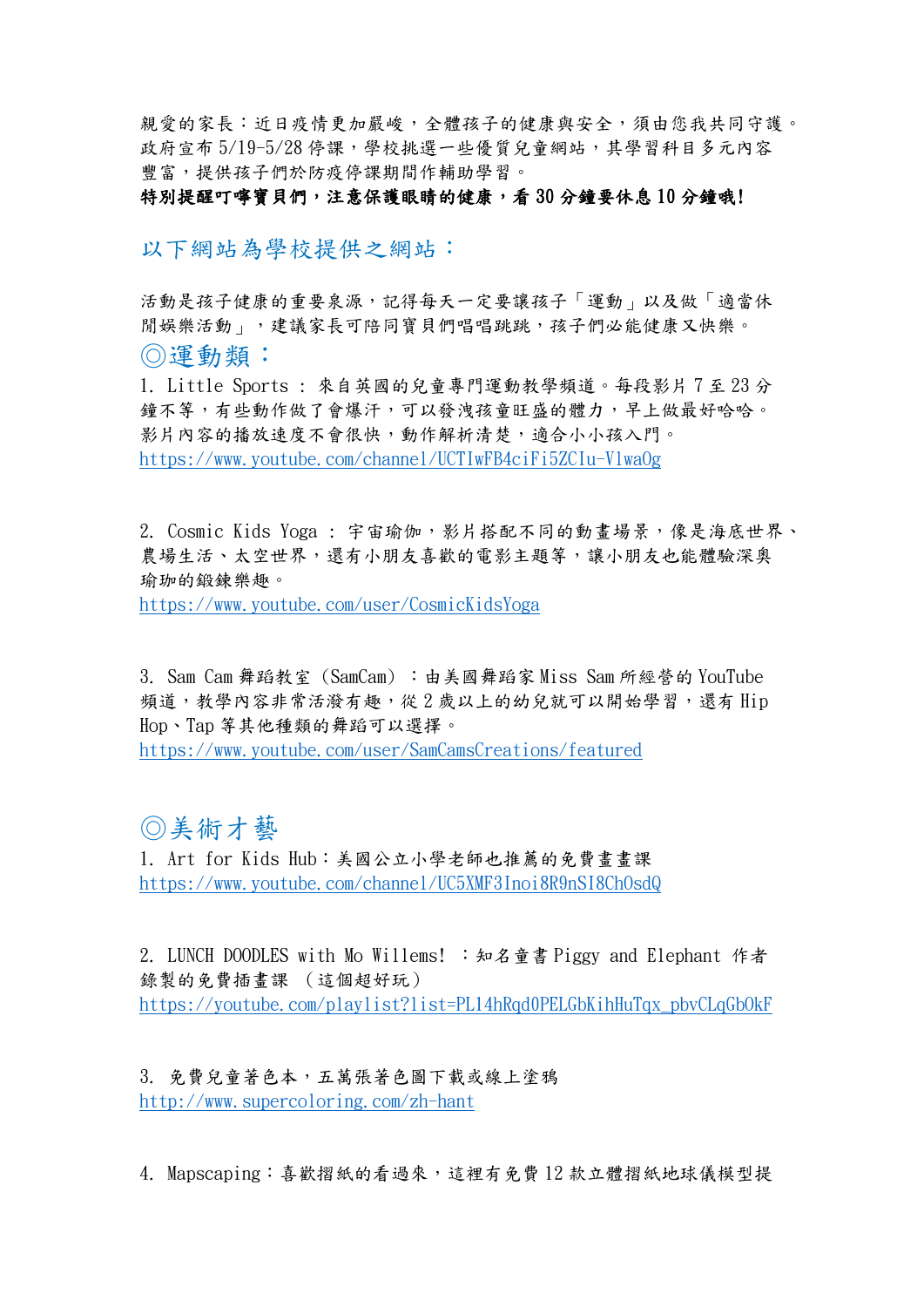供下載 <https://mapscaping.com/pages/folding-paper-globes>

5. Cubeecraft:超 Q 動漫人物的摺紙模型 <https://www.cubeecraft.com/>

## ◎ 學習 Worksheet:

1. Education.com : 2 萬多個兒童紙上習作免費下載列印,從著色、迷宮到摺 紙練習,連中文練習本都有 <https://www.education.com/worksheets/>

2. 免費數獨網站:經營者為前迪士尼動畫設計師爸爸吉米.邦加納(Jim Bumgarner),裡頭有上百萬張迷宮、數獨、解謎遊戲,玩到你頭暈哈哈 <https://krazydad.com/>

3. Teacher by teacher : 美國公立學校老師自製教材,教材下載從免費到10 元美金以上不等,主題按照一般學科分類,像是:藝術、數學、科學、社會、 英文等。 <https://www.teacherspayteachers.com/>

◎ 學習影片類:

1. It's AumSum Time:科普十萬個為什麼性質的影片 <https://www.youtube.com/channel/UCobgOt3poNKlml3Y5TnVU8Q>

2. Khan Academy :一位孟加拉裔美國人創立的非營利教學機構,裡頭有超過 2000 部免費教學影片,榮寶老師常常出這個網站的作業要他們去做 <https://www.khanacademy.org/>

3. National Geographic Kids 對科普有興趣的小孩一定會喜歡的國家地理專 為兒童設計的頻道 [https://www.youtube.com/channel/UCXVCgDuD\\_QCkI7gTKU7-tpg](https://www.youtube.com/channel/UCXVCgDuD_QCkI7gTKU7-tpg)

4. □□亮生活 / Bright Side: 邏輯思考測驗頻道 <https://www.youtube.com/channel/UCCtTgzGzQSWVzCG0xR7U-MQ>

5. Storyline Online:是一系列發展多年的童書朗讀影片,最大特色是會邀請 演員、名人朗讀一本精彩的童書,拍成一段十幾分鐘內的朗讀影片,十分生動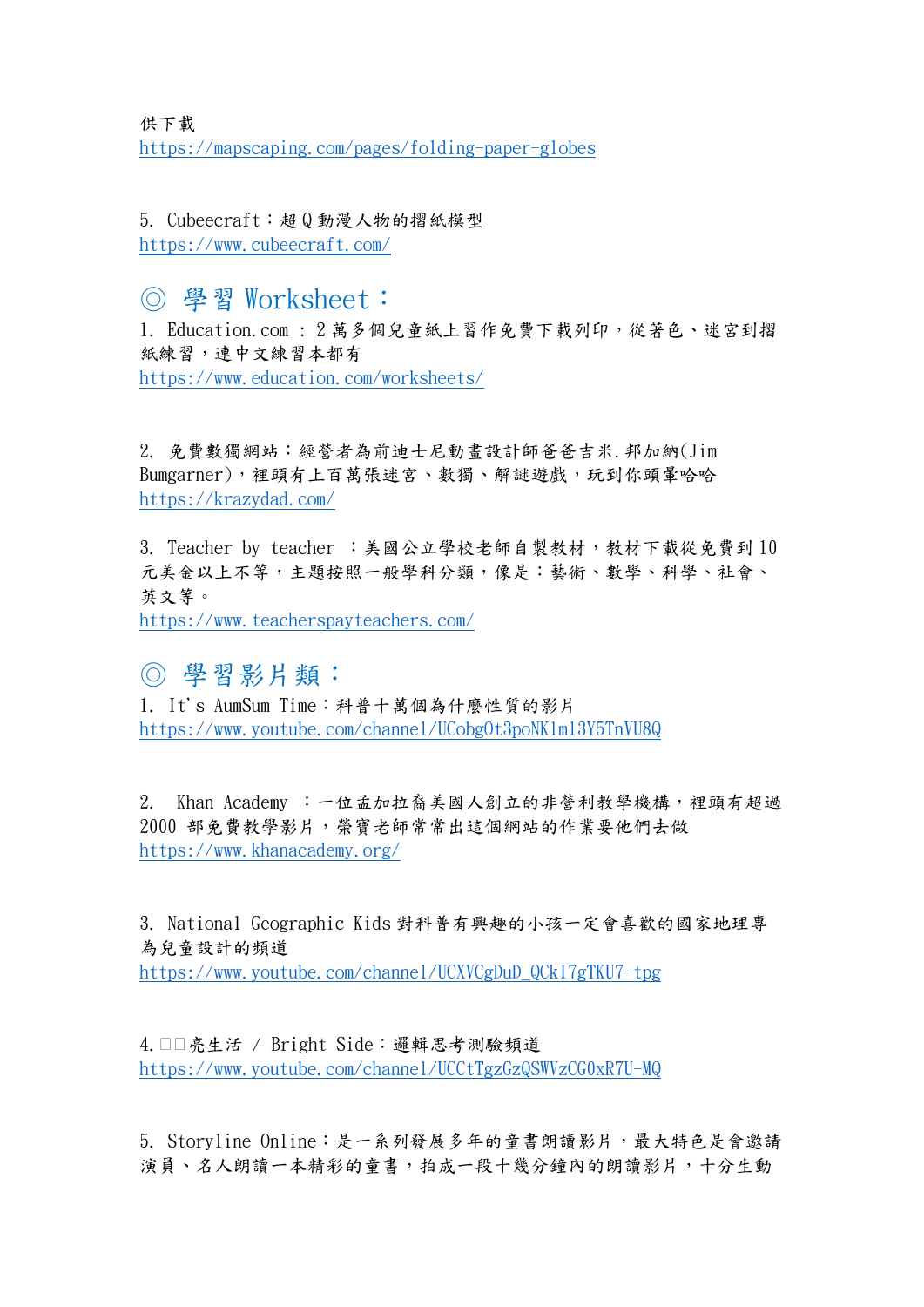活潑。 <https://storylineonline.net/>

6. 探索頻道兒童版 (Discovery Kids):由美國知名探索頻道(Discovery)所 成立,內容相當豐富多元,透過遊戲、影片、動畫等互動方式,提供各種與自 然科學相關的知識,大人小孩都適合觀看學習。 <https://www.discoverykidsplus.com/>

## ◎線上圖書館

1. □□台灣雲端資料庫 (有 app):只要有全台灣各地圖書館的圖書証,就可以 免費線上借閱電子書

<https://www.ebookservice.tw/>

2. Amazon 全球有聲書線上圖書館:這個網站目前為全世界暫時無法上學的孩 子,提供所有有聲書□免費□收聽,內容覆蓋學齡前到經典文學,無需下載 app、 無需登錄、無廣告,包含英/德/法/西/意/日六種語言 stories.audible.com/discovery

3. KidLit TV:這個 youtube 頻道分成繪本朗誦與繪本插畫教學,都是由繪本 作者來朗誦、分享自家的繪書技巧給小朋友 , 非常有趣! <https://www.youtube.com/channel/UCRmmQ9RQUy0ha9EZkIfwa5g>

4. 美國時代雜誌兒童版 Time for Kids:可免費下載新聞音檔! <https://www.timeforkids.com/>

5.線上免費電子書借閱 Hy Reader App 上萬冊免費電子書讓你借 文章分享 <https://www.ppmfam.com/blog/post/466000559-> 【資源分享】臺北市立圖書館 hyread-library 線上

◎線上旅遊: 1. 美國國家航空航天局 (NASA) 與 Google 合作,提供了好奇號漫遊車紀錄的火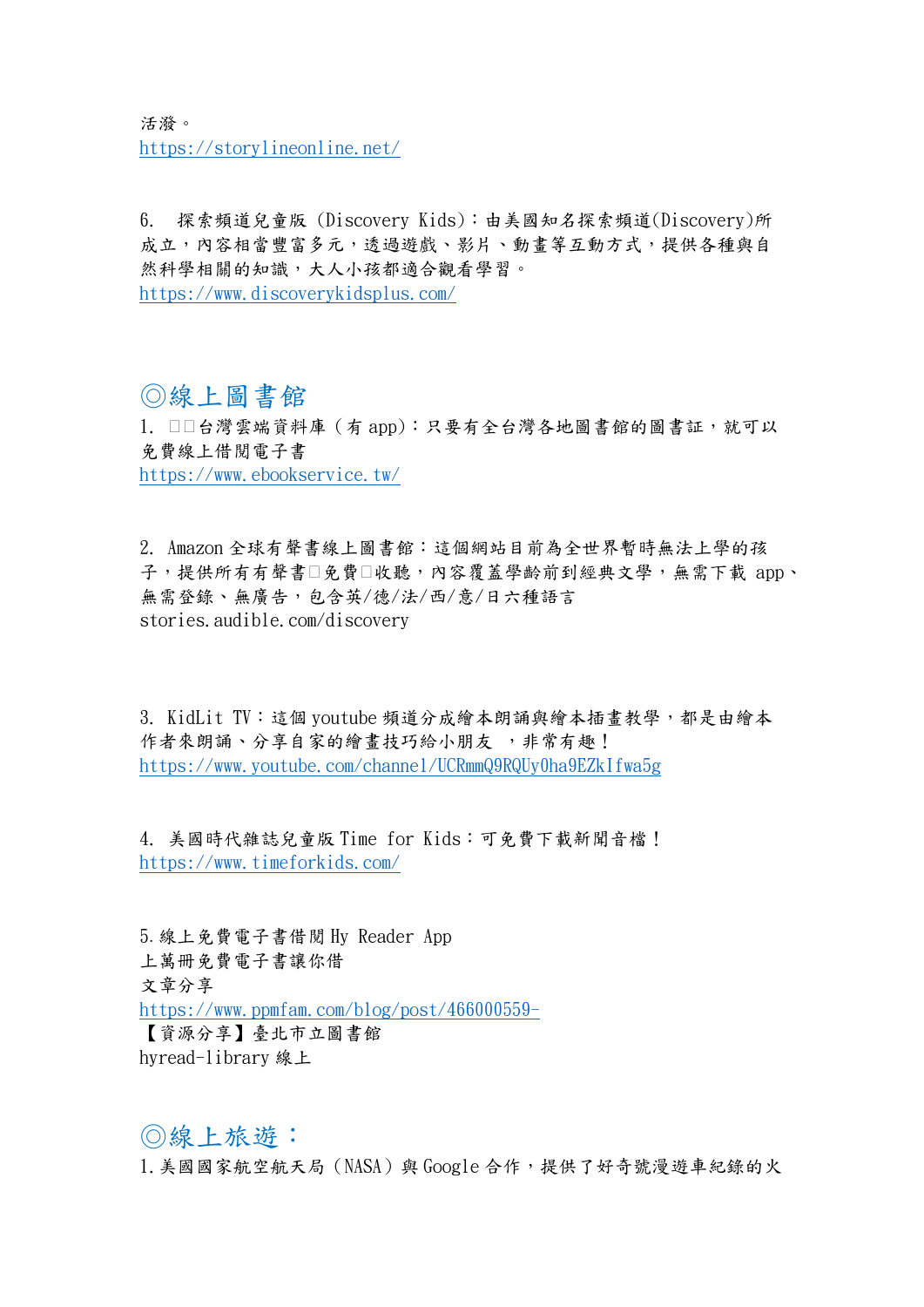星表面 3D 複製副本的遊覽。 https://accessmars.withgoogle.com/#

2.谷歌 Arts&Culture 和全球 2500 多家博物館,美術館合作,提供了這些館藏 和空間虛擬巡迴展示免費服務.您和娃可以花數小時虛擬環遊世界,也可以線上 聽音樂會。

<https://artsandculture.google.com/>

3.中國長城虛擬之旅:

<https://www.thechinaguide.com/dest....../great-wall-of-china>

4.東京迪士尼園區表演 <https://www.youtube.com/user/TDRofficialchannel/videos>

5.美國國家公園虛擬探索 黃石公園: <https://www.nps.gov/....../photosmultimedia/virtualtours.htm>

優勝美地: <https://www.virtualyosemite.org/>

● Alphabet & Phonics YouTube Channel: Alphablocks

[https://www.youtube.com/channel/UC\\_qs3c0ehDvZkbiEbOj6Drg](https://www.youtube.com/channel/UC_qs3c0ehDvZkbiEbOj6Drg)

● Online Math & Language Arts Learning IXL <https://www.ixl.com/>

● Scholastic At Home <https://scholastic.asia/en/home-learning-prek-kindergarten>

● Story Time YouTube Channel: StorylineOnline <https://www.youtube.com/channel/UCnBdzaRy-Ky9Vh54XJlFz1Q>

● Story Time

YouTube Channel: StoryTime at Awnie's House <https://www.youtube.com/channel/UCbqmj1hzxuAXsjk08k-KP6w>

● Nursery Rhymes YouTube Channel: Barefoot Books [https://www.youtube.com/channel/UCf\\_8ZTFvJeS8U60W8C8PGhA](https://www.youtube.com/channel/UCf_8ZTFvJeS8U60W8C8PGhA)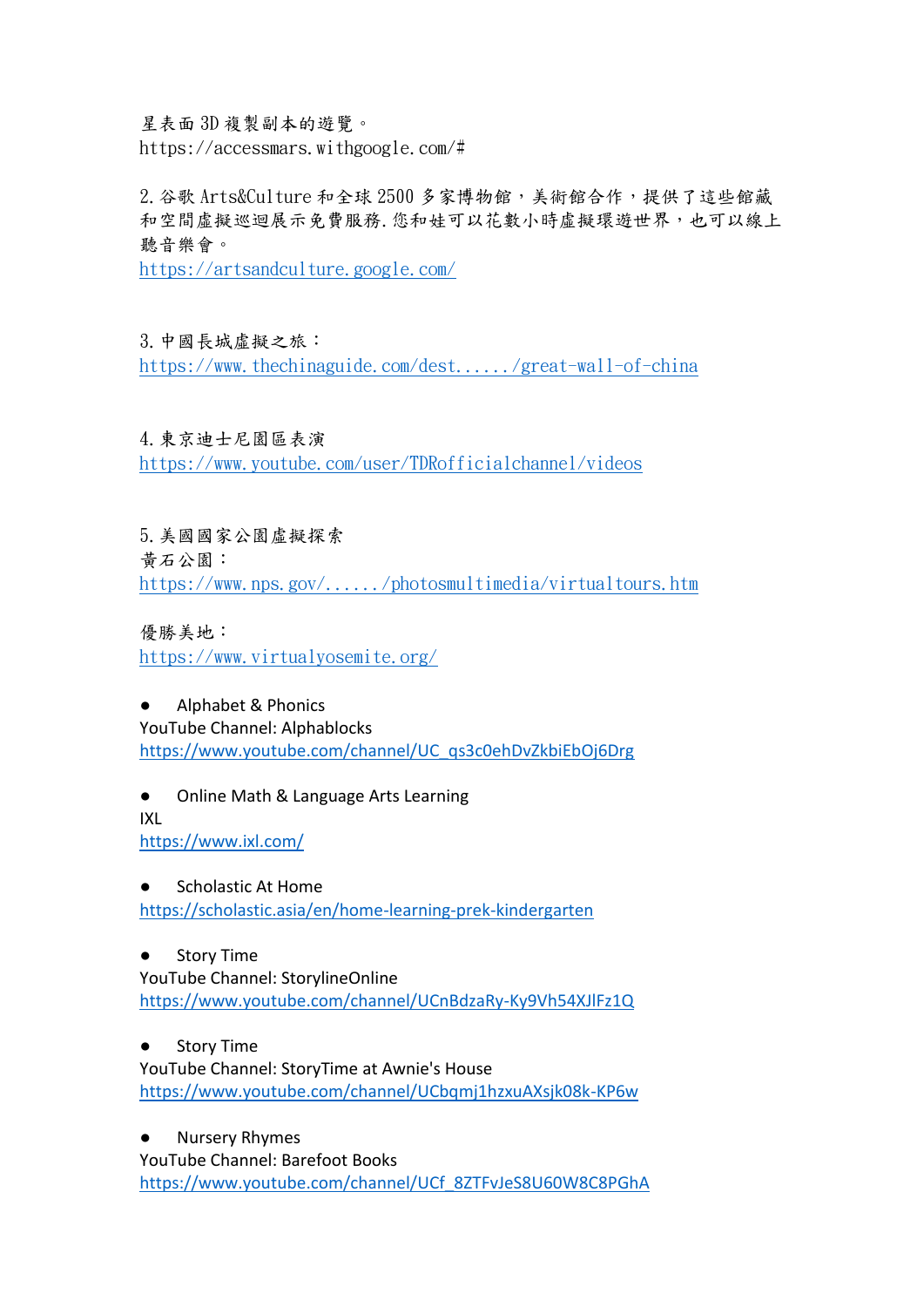● Nursery Rhymes

YouTube Channel: Super Simple Songs - Kids Songs [https://www.youtube.com/channel/UCLsooMJoIpl\\_7ux2jvdPB-Q](https://www.youtube.com/channel/UCLsooMJoIpl_7ux2jvdPB-Q)

● Learning English with Songs

YouTube Channel: Scratch Garden <https://www.youtube.com/channel/UC8NFs-VWUsyuq4zaYVVMgCQ>

● Nursery Rhymes YouTube Channel: The Singing Walrus - English Songs For Kids [https://www.youtube.com/channel/UCe1VpF4wS\\_kdcjyTRSXBcnQ](https://www.youtube.com/channel/UCe1VpF4wS_kdcjyTRSXBcnQ)

LEGO YouTube Channle: LEGO <https://www.youtube.com/channel/UCP-Ng5SXUEt0VE-TXqRdL6g>

● LEGO

YouTube Channel: LEGO Family

50 EASY Play and Learning Ideas for Kids with LEGO DUPLO Bricks! Simple DIY Activities for Home

<https://www.youtube.com/watch?v=oQMxPspueZI>

**Indoor Activities** 

YouTube Channel: Kids Art & Craft

[https://www.youtube.com/watch?v=\\_PobWSUG2WY](https://www.youtube.com/watch?v=_PobWSUG2WY)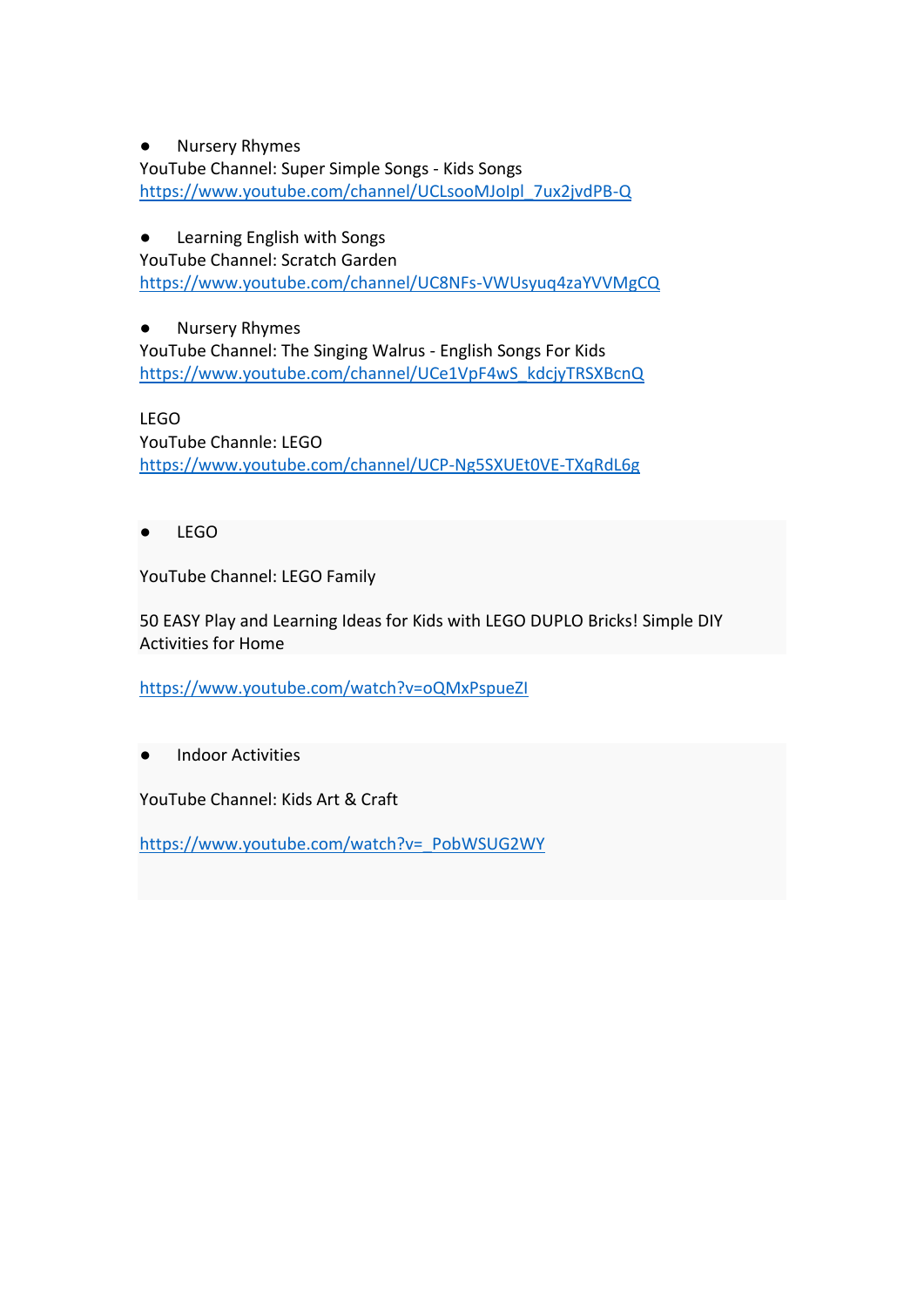愛智繪本館「停課不停學!」線上親子共讀~~E 起 GO!!

愛智精選第一波~深具品格意涵的「繪本故事動畫」提供家長與孩子一起閱讀, 創造共讀、共學的美好回憶!

辛苦共體時艱的孩子與家人

♥感謝園長老師們,努力為孩子的健康把關!

1.甲蟲消防隊,出動! <https://www.youtube.com/watch?v=1YgCVGqD6Qw>

2.是誰偷走了池塘 <https://youtu.be/DMCnM2S6eig>

3.黑白村莊 <https://youtu.be/a3gpc9PECvU>

4.誰撿到這架紙飛機 <https://youtu.be/dFvC1Y-XO0s>

5.超級啦啦隊 <https://youtu.be/JiwQ9ZV3Ngk>

6.1 個變 100 個 [https://youtu.be/WQh\\_7wRe8VA](https://youtu.be/WQh_7wRe8VA)

7.親愛的 Hello <https://youtu.be/UA69KqCAygE>

8.香蕉阿奇 [https://youtu.be/ZV5Y\\_XILSkI](https://youtu.be/ZV5Y_XILSkI)

9.小青的祕密 <https://youtu.be/mhq0G3dkjb4>

10.小廚師阿諾 <https://youtu.be/RgTkhyo7EVs>